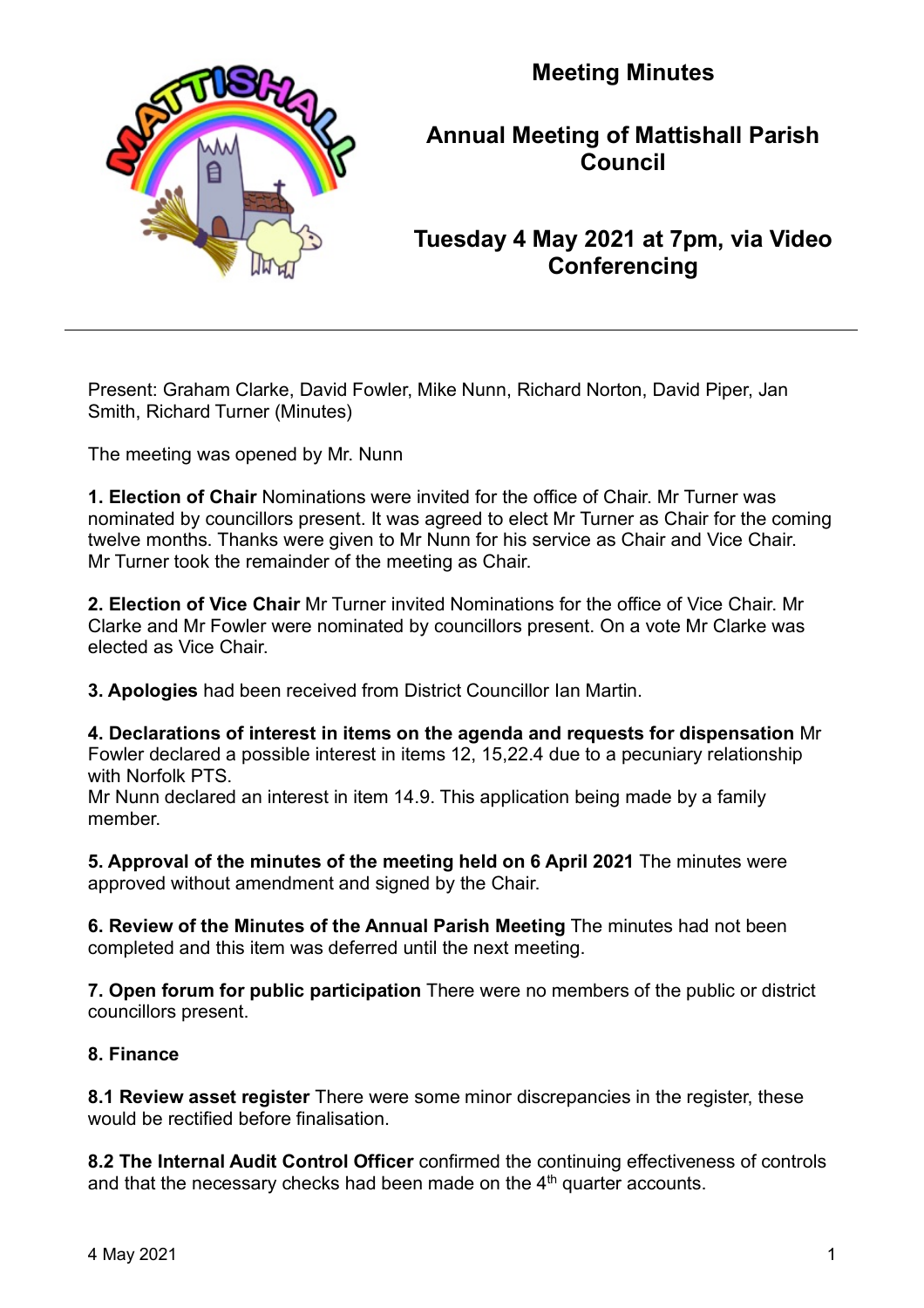**8.3 The Internal Auditor's** report was noted and proposals to address his recommendations would be presented at the June meeting.

**8.4 The 2020/21 Annual Governance Statement** was completed and approved.

**8.5 The 2020/21 Statement of Accounts** was noted and approved.

**8.6 Appointment of the Internal Audit Control Office for the coming year** Resolved that Mr Turner be appointed.

**8.7 Approve the payments list** The list was approved, it was noted that the handyman had not submitted his timesheet in time for inclusion.

In the absence of a clerk Mr Clarke would set up the payments on the bank account.

**9. To agree membership of the working Groups**

**9.1 Planning and Monitoring Group** Mr Fowler (lead), Mr Clarke, Mr Nunn

**9.2 Open Spaces Group** Dr Piper (lead), Mrs Smith, Mr Clarke, Mr Norton

**9.3 North Western Link external meetings** Dr Piper with Mr Nunn as substitute

**9.4 A47 Dualling external meetings** Mr Nunn with Dr Piper as substitute

**9.5 Safer Neighbourhood Action Panel (SNAP) external meetings** Mrs Smith

**9.6 Footpath councillor contact** Mr Fowler

**10. The Clerk's report** was noted

## **A resolution was passed excluding members of the public and press for confidential items 11 and 12**

**11.** The councillors tasked with interviewing and selecting the replacement clerk gave a report on the selection process and their recommendation for appointment. Points raised by councillors were clarified and the recommendation of Michele Savage was approved. As the previous clerk is no longer in position and a transition period is not possible a training and induction programme had been discussed with Norfolk PTS by Mr Clarke and implementation of this was approved.

**12.** With the work of parish councils becoming more complex it was felt that training was required which would keep councillors up to date on both changing legislation and societal norms. Such a training session would be undertaken in June at a cost of £275.

# **13. Planning matters**

# **13.1 Results of planning applications**

3PL/2021/0190/HOU 53 Dereham Road **Approved** 3PL/2021/0081/LB Several House Church Plain **Approved** 3PL/2021/0202/HOU Rushbrick House Mill Road **Refused**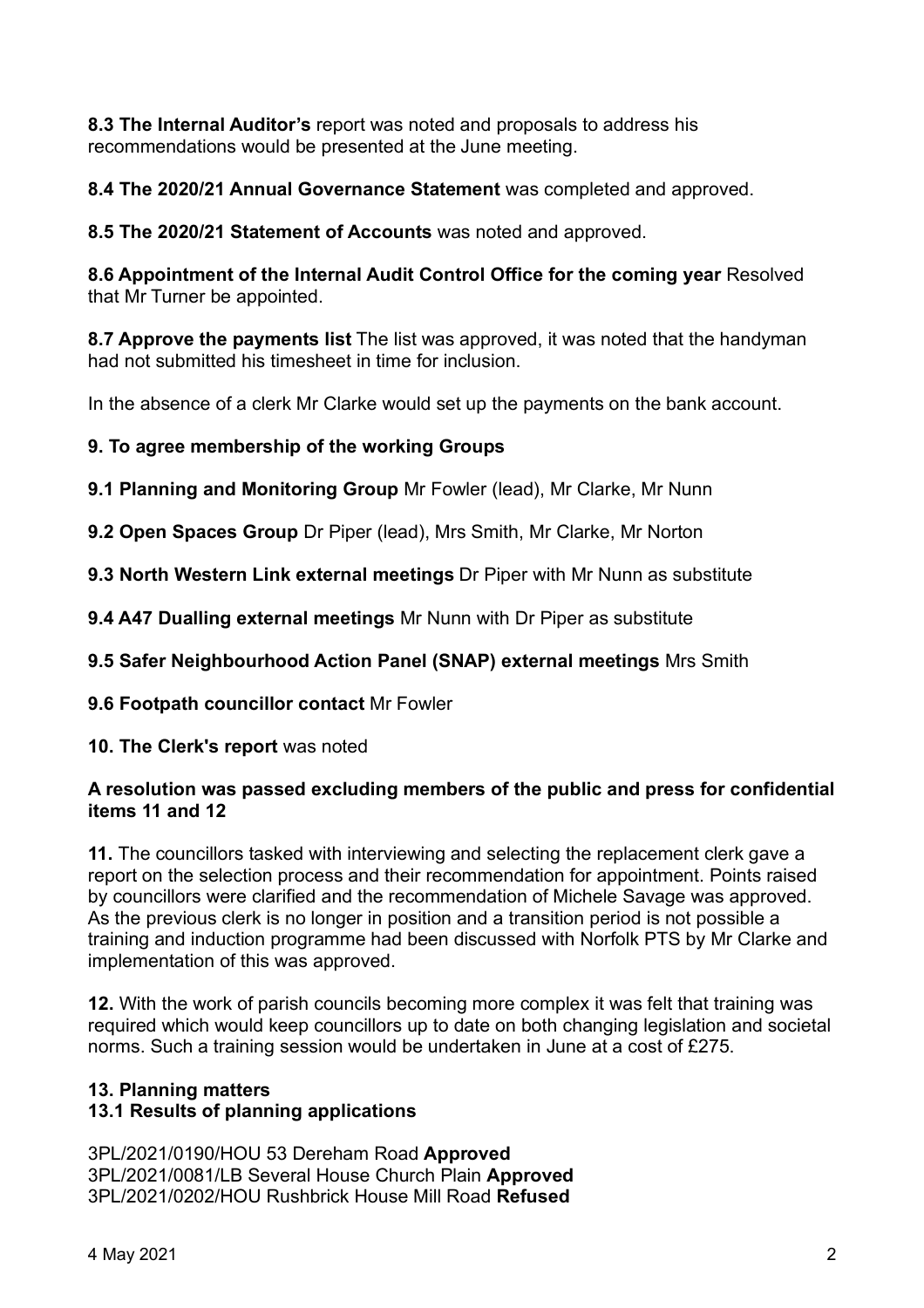3PL/2021/0426/D Plot 4 Gregs Close **Approved** 3PL/2021/0425/D Plot 5 Gregs Close **Approved**

#### **13.2 Recommendations for comments from the Planning and Monitoring Group on current applications.**

3DC/2021/0098/DOC Water Treatment Works

Discharge of conditions 8, 9 & 10 of permission 3PL/2020/1172/F Conditions not discharged:

MPC consider that only condition 9a has been discharged. The GeoEnvironmental Desk Study dated 5 Mar 21 recommends that a Phase 2 GeoEnvironmental ground investigation, a Geotechnical investigation plus an asbestos survey are all necessary.

3NM/2021/0026/NMA 8 Parkers Road Mattishall

Objection:

Mattishall Parish Council objects to the proposed non-material amendments as the applicant has not detailed the requested amendments. The applicant is required to resubmit drawings clearly showing the changes proposed specifically, the changes in fall to the flat roof and the provision for the surface water drainage together with the change of appearance provided by the introduction of face bricks.

3PL/2021/0552/HOU 12 Wesley Close, Mattishall Mattishall Parish Council supports this application.

3DC/2021/0101/DOC Poplar Farm, South Green, Mattishall Discharge of condition No. 5 of 3PL/2019/0849/D Mattishall Parish Council notes that the terms of condition 5 appear to have been met,

3DC/2021/0108/DOC Poplar Farm, South Green, Mattishall

Discharge of condition No. 10

Mattishall Parish Council notes that a construction Management Plan dated 16 April 21 has been submitted.

3DC/2021/0083/DOC Poplar Farm, South Green, Mattishall Discharge of conditions No. 5, 7, 11, 15 and 17 Mattishall Parish Council notes that the surface water drainage strategy is via SuDS. It would appear that Anglian Water and the Lead Local Flood Authority have yet to be consulted.

3PL//2021/0584/HOU 51 Dereham Road, Mattishall Mattishall Parish Council supports this application.

3DC/2021/0106/DOC Glenthorne 149 Dereham Road, Mattishall, Rob Nunn Discharge of conditions No 7, 8, 9, ,12 and 13 Mattishall Parish Council notes the Stephen Moore report dated 12 March 21 and has no further comment to make.

3NM/2021/0029/NMA 29 South Green, Mattishall None material amendment, change window and door colours from white to anthracite grey. Mattishall Parish Council supports this application.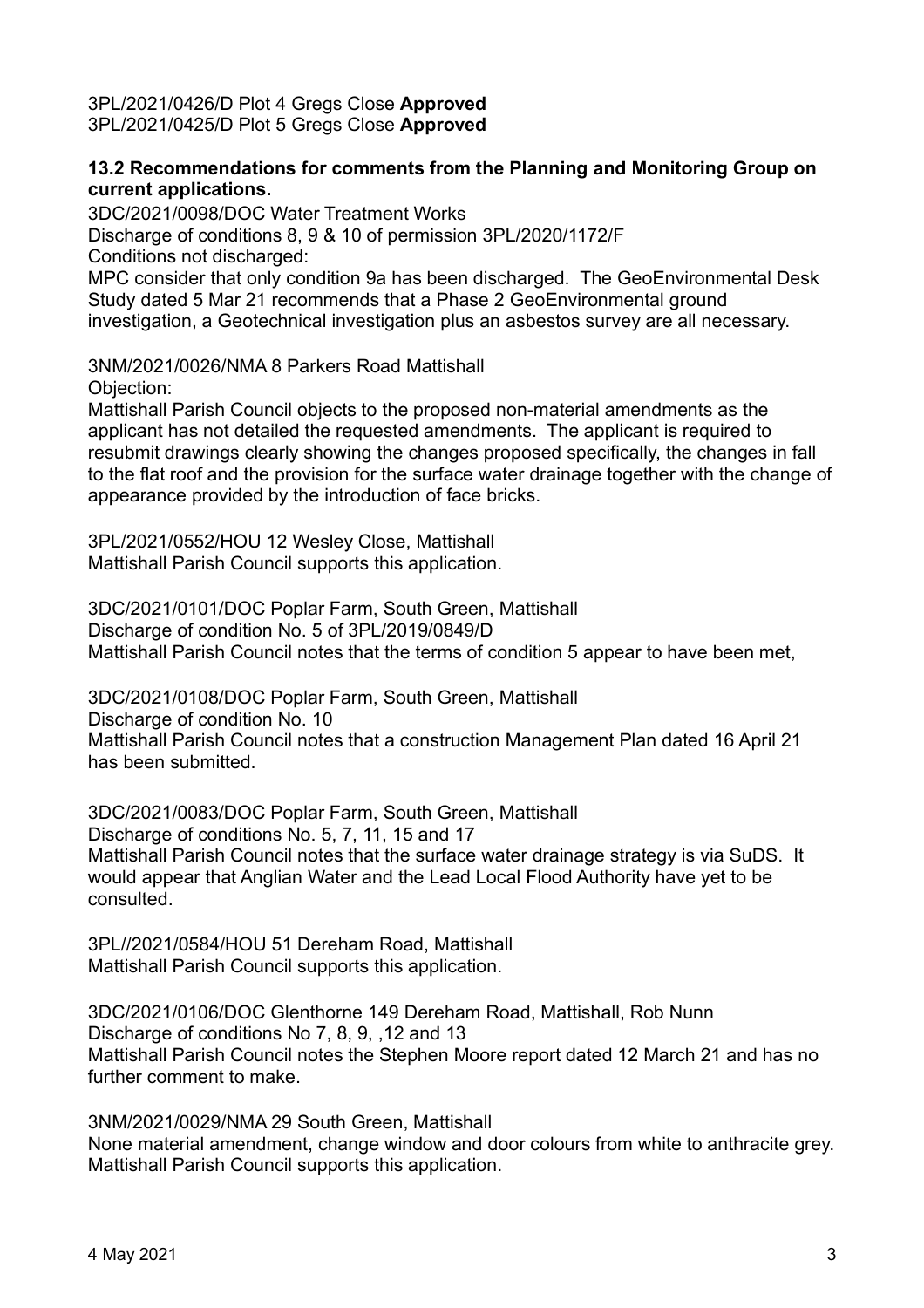An update was given on the ongoing negotiations between the Parish Council, Breckland planning department and Hopkins Homes regarding allotments, orchard and public open space on the Old Hall Road development. The sum of up to £1500 was approved if required to obtain independent legal advice on any Section 106 in respect of this.

**14. Review of Code of Conduct** It was felt that there was a lack of policies addressing any failures to adhere to the code. A working group was needed to recommend suitable policies and any other shortfalls in policies and procedures.

**15. Report on Councillors Network** Norfolk PTS had trialled a network, similar to that already in existence for Chairs and Vice Chairs, for all councillors. Mr Piper and Mrs Smith had attended this. Both agreed that this was a valuable forum and would be happy to attend in future.

**16. Agree a response to Breckland District Council's Planning Policy Officer in respect of Supplementary Planning Documents (SPDs)** The suggested response was approved and the new clerk would submit it once in post.

Dear Mr D'Arcy,

Many thanks for your recent email.

Mattishall Parish Council notes that work on the review of the Local Plan has been halted whilst you await a response from MHCLG to their future direction. We look forward to seeing the Minister's response.

The Mattishall Neighbourhood Plan was adopted in the context of the NPPF and the previous Breckland Core Strategy. Clearly, understanding your timescales will enable us to ensure that at the point of our Neighbourhood Plan review we have full alignment with the adopted Breckland Local Plan. We would, however urge you to continue work on the production of Supplementary Planning Documents as was agreed by BDC in November 2019. We reiterate that having adopted SPDs to cover design, and aspect standards; and greater clarification on developer contributions (S106) would be extremely beneficial to both us, as a Parish Council, and yourselves as the LPA. As you have said, SPDs covering these issues will "add value to existing policy", which can only result in better development, support the Council's sustainability ambitions, andbring clarity to applicants, consultees and decision makers.

Yours etc.

Mattishall Parish Council

**17. Agree definition of 'local' when dealing with unauthorised signs on the highways.** It was decided that local would be limited to those businesses within Mattishall Parish boundaries.

**18. Decide if the newsletter in Miscellanea should be printed in colour.** This was approved the cost would now be £150 per quarter.

**19. Agree judging of the dog poo sign competition.** There had been a slow response to the competition and it was agreed that this would be deferred until the next meeting.